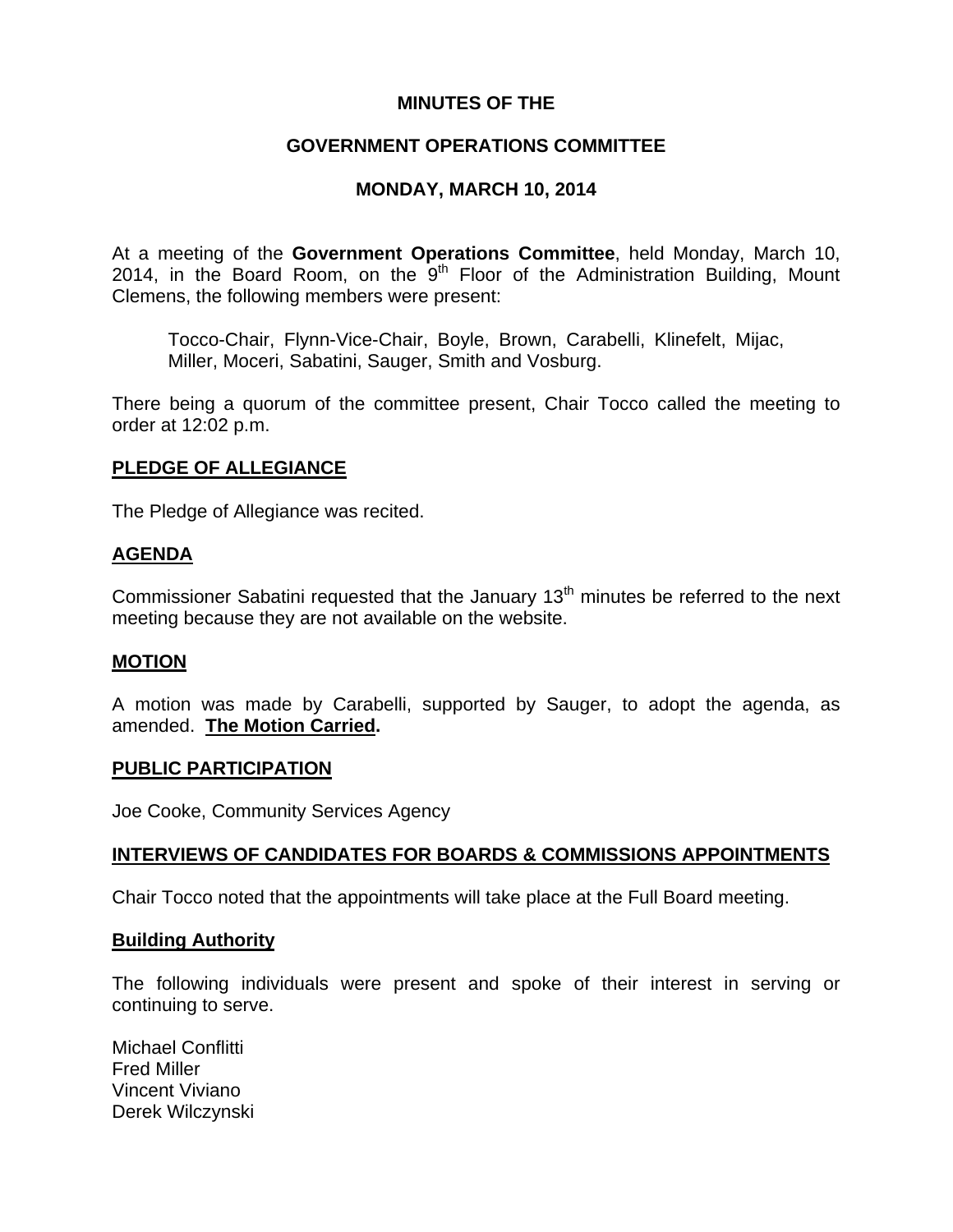#### **Minutes of the Government Operations Committee March 10, 2014** 2 **2**

The following individuals were not present:

Richard Ives Robert Soulliere Ted Wahby

The following commissioners spoke: Miller, Vosburg and Brown.

## **Cobo Citizens Advisory Counsel**

The following individuals were not present: Frank Benson and Paul McAdams.

The following commissioner spoke: Miller.

#### **Community Mental Health**

The following individuals were present and spoke of their interest in serving or continuing to serve.

Nick Ciaramitaro Janet Horan Elizabeth Sierawski Kathy Vosburg Janice A.B. Wilson

The following individual was unable to be present:

Mary Louise Daner

The following commissioners spoke: Miller, Vosburg, Flynn and Brown.

Community Mental Health Executive Director John Kinch provided some brief comments.

Chair Tocco asked that the budget amendment for the Clerk/Register of Deeds be addressed at this time. There were no objections.

## **BUDGET AMENDMENT/SENIOR SECRETARY POSITION/CLERK/ REGISTER OF DEEDS**

County Clerk Carmella Sabaugh and Supervisor of Vital Records Lynn Brown were present and spoke in support of the budget adjustment and added position of Senior Secretary for the Civil Service Commission.

The following commissioners spoke: Brown, Vosburg, Klinefelt, Sabatini and Sauger.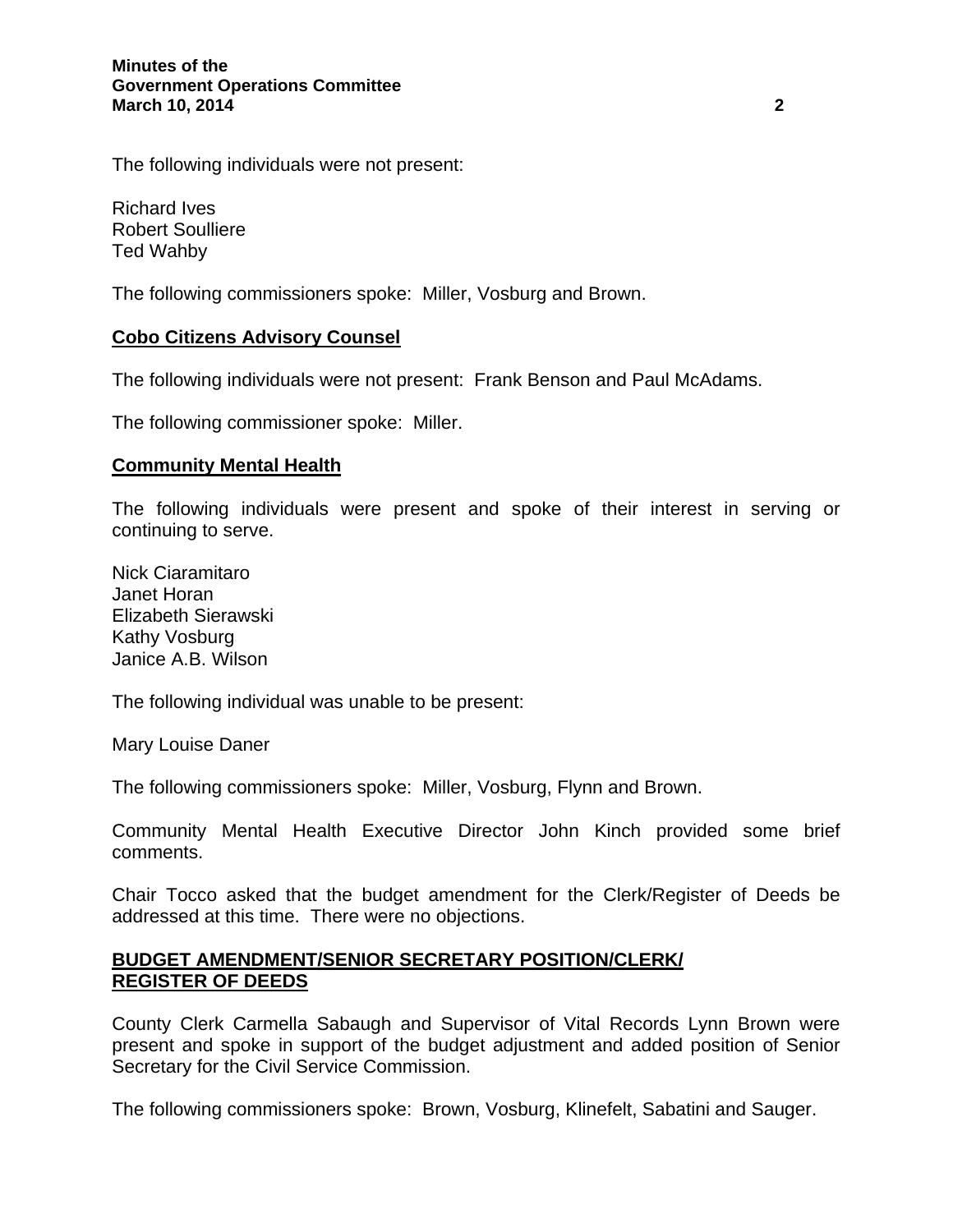## **MOTION**

A motion was made by Moceri, supported by Miller, to forward to the Finance Committee a recommendation to approve the increase in the County Clerk's annual budget by \$73,934 to fund the addition of a Senior Secretary to the Clerk/Register of Deeds staff; this amount is 10121501 Salaries and Wages - \$41,261 and 10121501 Fringes and Benefits - \$32,673 and will be funded from the 2014 General Fund fund balance and continue as an annual budgeted expense thereafter; further, this budget action addresses budgetary issues only. It does not constitute the Commission's approval of any County contract. If a contract requires Commission approval under the County's Contracting Policy or the County's Procurement Ordinance, such approval must be sought separately. **The Motion Carried with Brown, Carabelli and Sabatini voting "No."** 

## **DISCUSSION AND PRIORITIZATION OF JAIL (INCLUDING REPAIR AND REPLACEMENT PROJECTS AND DISCUSSIONS FOR NEW JAIL) (5-YEAR CAPITAL PLAN)**

Sheriff Wickersham and Ronald Syme from Wakely Associates provided some historical information about the Jail and gave an overview of the current state of the facility, highlighting its immediate and high priority needs and concerns and future projected costs. A rendering of the project and priority list was shared as well.

Input was also provided by Dominic Abbate from Wakely Associates, Lynn Arnott-Bryks, Director of the Facilities and Operations Department, and Pete Provenzano, Finance Director.

The following commissioners spoke: Flynn, Vosburg, Miller, Carabelli, Klinefelt, Brown, Mijac, Sauger and Sabatini.

## **MOTION**

A motion was made by Carabelli, supported by Sauger, to receive and file the presentation provided on the prioritization of the Jail. **The Motion Carried.** 

## **CORPORATION COUNSEL MONTHLY REPORT**

Jill Smith, Assistant Corporation Counsel, summarized the monthly report for January.

## **MOTION**

A motion was made by Miller, supported by Mijac, to receive and file the monthly report submitted by Corporation Counsel. **The Motion Carried.** 

Jill Smith provided a status report on the litigation involving Martha T. Berry.